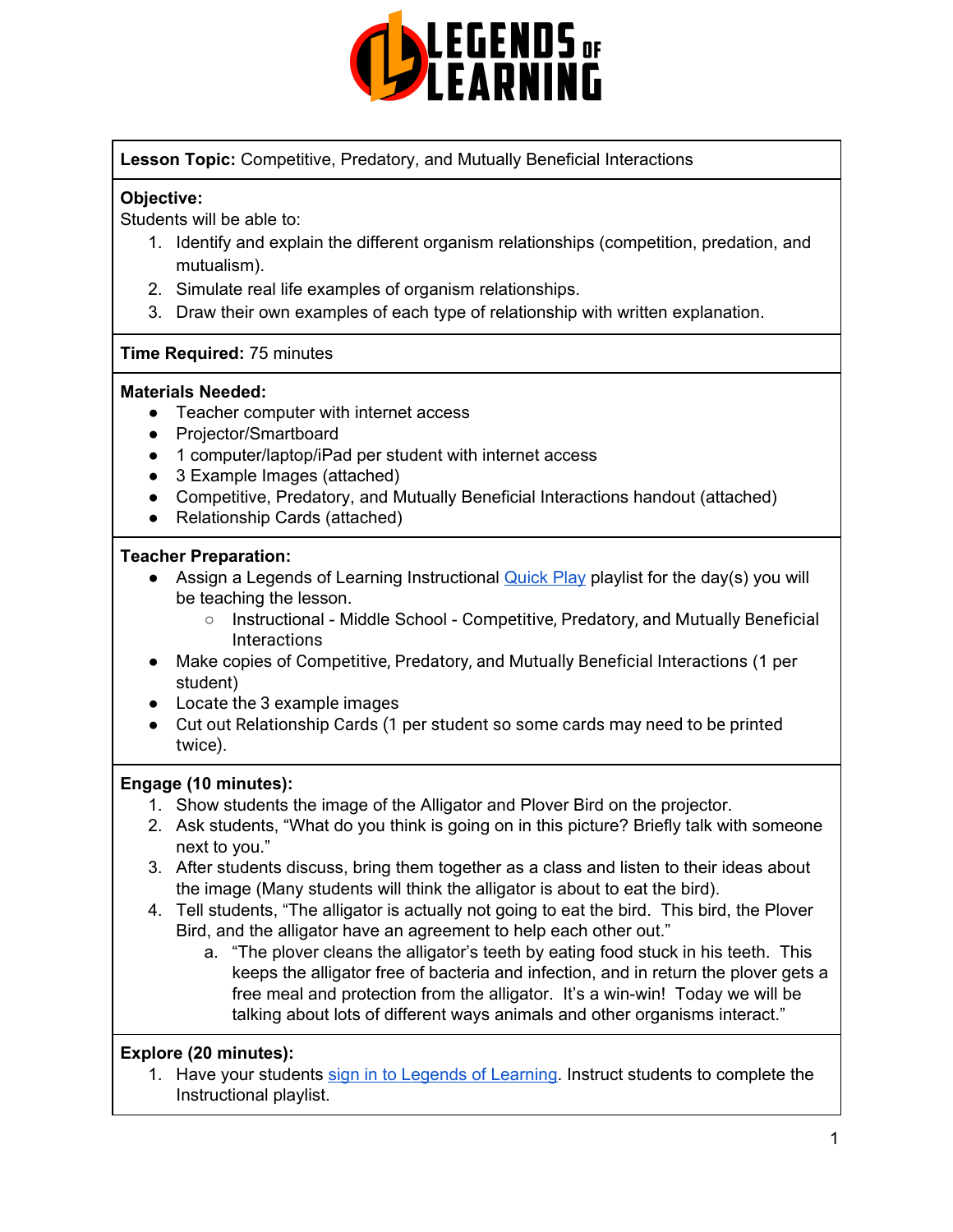

2. Assist students as needed during game play, pause playlist if you need to address content or questions to the entire class.

# **Explain (15 minutes):**

- 1. Again, show the students the image of the Alligator and the plover.
- 2. Ask a volunteer to explain the arrangement or agreement that both of these animals have.
	- a. Answer: The alligator protects the bird and allows the bird to eat from its mouth, because the bird rids him of bacteria that could cause infection.
- 3. Tell students, "Because both animals are affected positively from their relationship this is called "mutually beneficial."
- 4. Write the definition on the board and have the students fill in their Competitive, Predatory, and Mutually Beneficial Interactions handout.
	- a. Mutualism close partnership between two species where both benefit from their interaction
- 5. Show students the image of the lynx and the snow hare.
- 6. Ask students "What is going on in this image?" (the lynx is chasing after the hare).
	- a. "Yes, the big cat (lynx) is chasing after the bunny (snow hare) in hopes of eating it.
	- b. "Which animal is the predator?"
		- i. Answer: lynx
	- c. "If the lynx is the predator, what is the hare called?"
		- i. Prey
	- d. "This kind of interaction is called predatory, because only one species (the predator) will benefit. It is extremely important, however, because it helps to keep populations in check."
- 7. Write the definition on the board and have the students fill in their Competitive, Predatory, and Mutually Beneficial Interactions handout.
	- a. Predatory A member of one species, predator, eats another species, prey, benefitting only one of the species.
- 8. Show students the image of the many plants.
- 9. Ask students "What is going on in this image?" (Many plants are growing in one area)
	- a. "Yes, there are many different plants growing in this area. It makes for a very pretty scene, but there is a problem. Turn to the person next to you, and discuss what could be a problem for the plants in this picture."
		- i. Answer: The plants are having to compete for the same resources such as water, sunlight, and space.
- 10. Listen to what the students discussed.
- 11. Tell students "Because the plants in this picture all have similar needs, they are having to compete for resources, such as water, sunlight, and space. Animals have to compete for resources as well. Any animals living in the same area with similar needs will have to compete for resources. This means both species would be better off if the other wasn't around."
- 12. Write the definition on the board and have the students fill in their Competitive, Predatory, and Mutually Beneficial Interactions handout.
	- a. Competition organisms of different species compete for limited resources negatively impacting both species.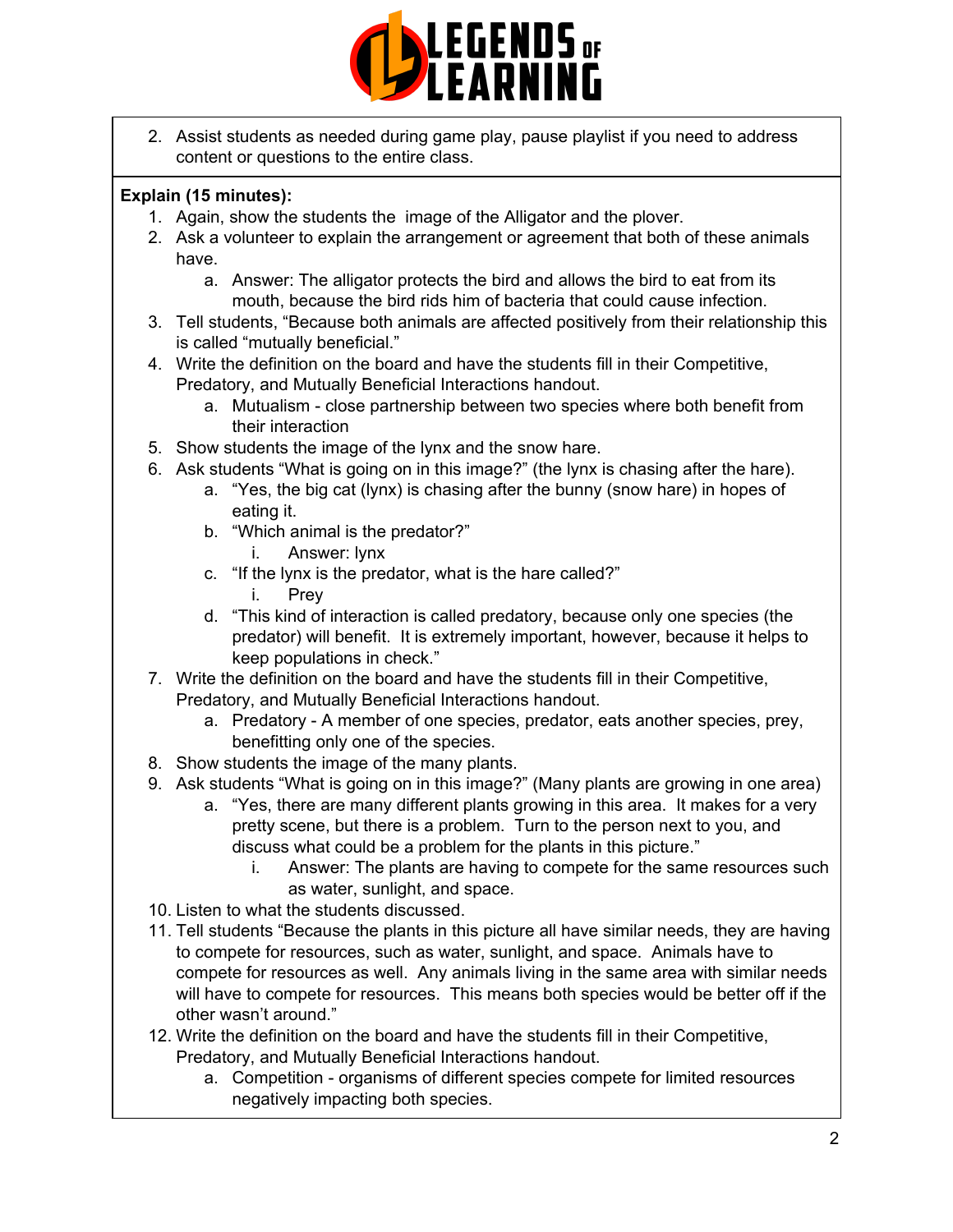

# **Elaborate (15 minutes):**

- 1. Tell students "In a moment, you will be receiving a Relationship Card.
	- a. Each card is a plant or animal that contains a clue.
	- b. You are to read the card and find the plant or animal that will complete the relationship.
	- c. You need to find your pair and also decide what kind of relationship you have as a pair: mutualism, competition, or predatory."
- 2. Pass out the Relationship Cards so that each student has a card (there are 18 total, so you can have repeat cards or make up your own if you need more).
- 3. Allow time for students to read their card and find their pair.
- 4. When everyone has found their pair, have each partnership share with the class what organisms they are and what type of relationship they have.
- 5. Feel free to collect the cards, shuffle them up, and pass them out again for more practice.

# **Evaluate (15 minutes):**

- 1. Using the many examples discussed in class, or a unique example they think up on their own, students will draw sketches of the three different types of relationships.
- 2. Explain to students: "You will now sketch and explain your own examples of these three types of relationships. On your handout, there is space for you to draw an example with a brief caption/explanation of your drawing.
- 3. Walk around and monitor as students work. This could be made more formal by asking students to color their drawings and present them, however, it can merely be a 15 minute sketch.

# **Additional Lesson Strategies:**

- To use Legends for additional instruction, create a [custom](https://intercom.help/legends-of-learning/en/articles/2154910-creating-a-playlist) playlist with an [instructional](https://intercom.help/legends-of-learning/en/articles/3505828-types-of-games) [game](https://intercom.help/legends-of-learning/en/articles/3505828-types-of-games) and pre and post [assessment](https://intercom.help/legends-of-learning/en/articles/2154913-adding-assessments-to-a-playlist).
- To use Legends for a quick formative [assessment](https://intercom.help/legends-of-learning/en/articles/2154913-adding-assessments-to-a-playlist), create a 5-question assessment in a [playlist](https://intercom.help/legends-of-learning/en/articles/2154910-creating-a-playlist).
- To use Legends for a student-directed experience, create a [targeted](https://intercom.help/legends-of-learning/en/articles/3340814-targeted-freeplay) freeplay playlist.
- Encourage students to play on their own at home in Legends of Learning: [Awakening](https://intercom.help/legends-of-learning/en/articles/2425490-legends-of-learning-awakening) for a student-driven experience including avatars, battling, and quests all centered around topics they are covering in class.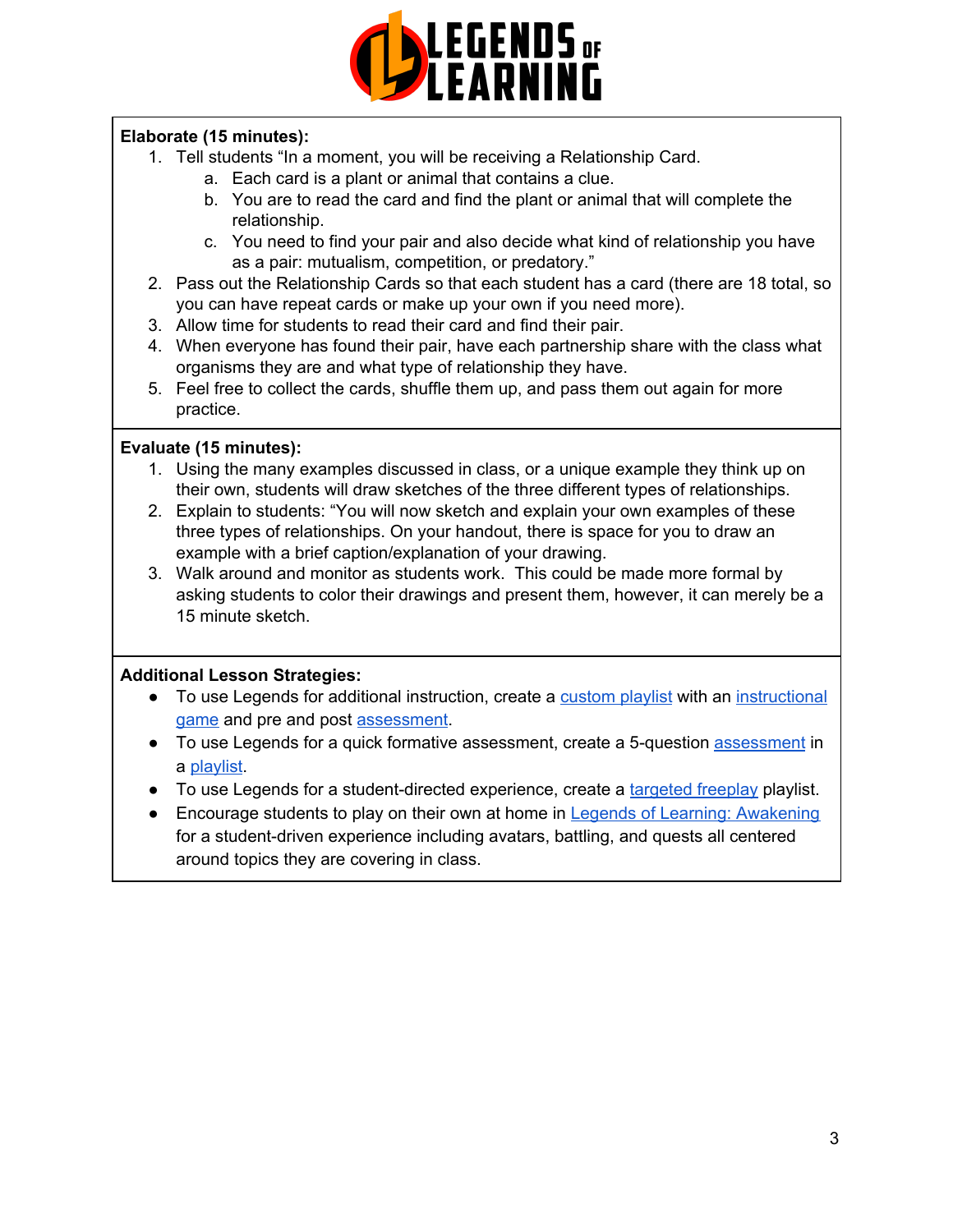

# Alligator and Plover Bird



[This Photo](http://bopstory.tistory.com/3152) by Unknown Author is licensed unde[r](https://creativecommons.org/licenses/by-nc-nd/3.0/) [CC BY-NC-ND](https://creativecommons.org/licenses/by-nc-nd/3.0/)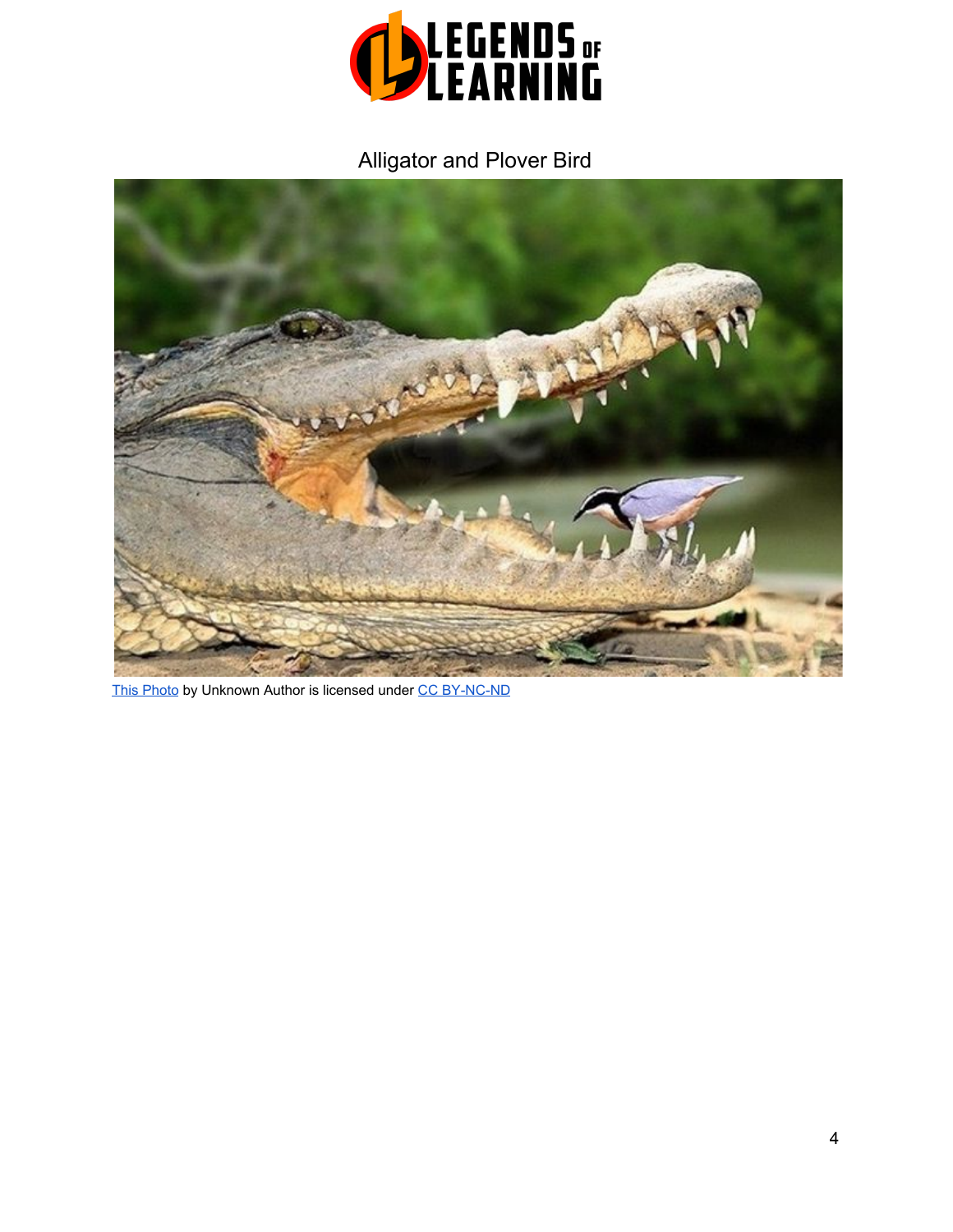

Lynx and Snow Hare



[This Photo](http://www.mirrorofaphrodite.com/2013/05/predator-or-prey-dating.html) by Unknown Author is licensed unde[r CC BY-NC-ND](https://creativecommons.org/licenses/by-nc-nd/3.0/)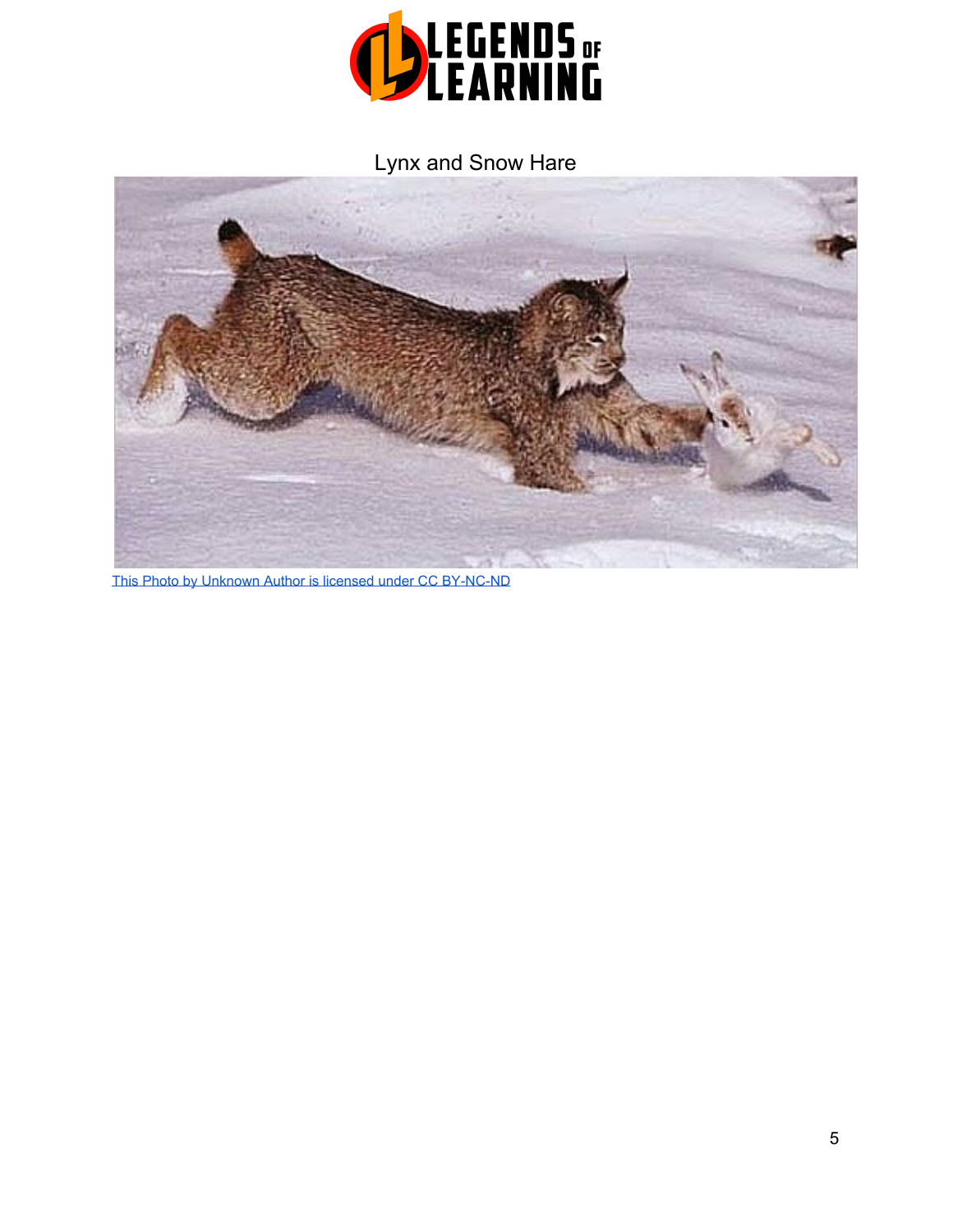

Garden



[This Photo](http://thegardensgift.blogspot.com/2006/03/xeriscape.html) by Unknown Author is licensed unde[r CC BY-SA-NC](https://creativecommons.org/licenses/by-nc-sa/3.0/)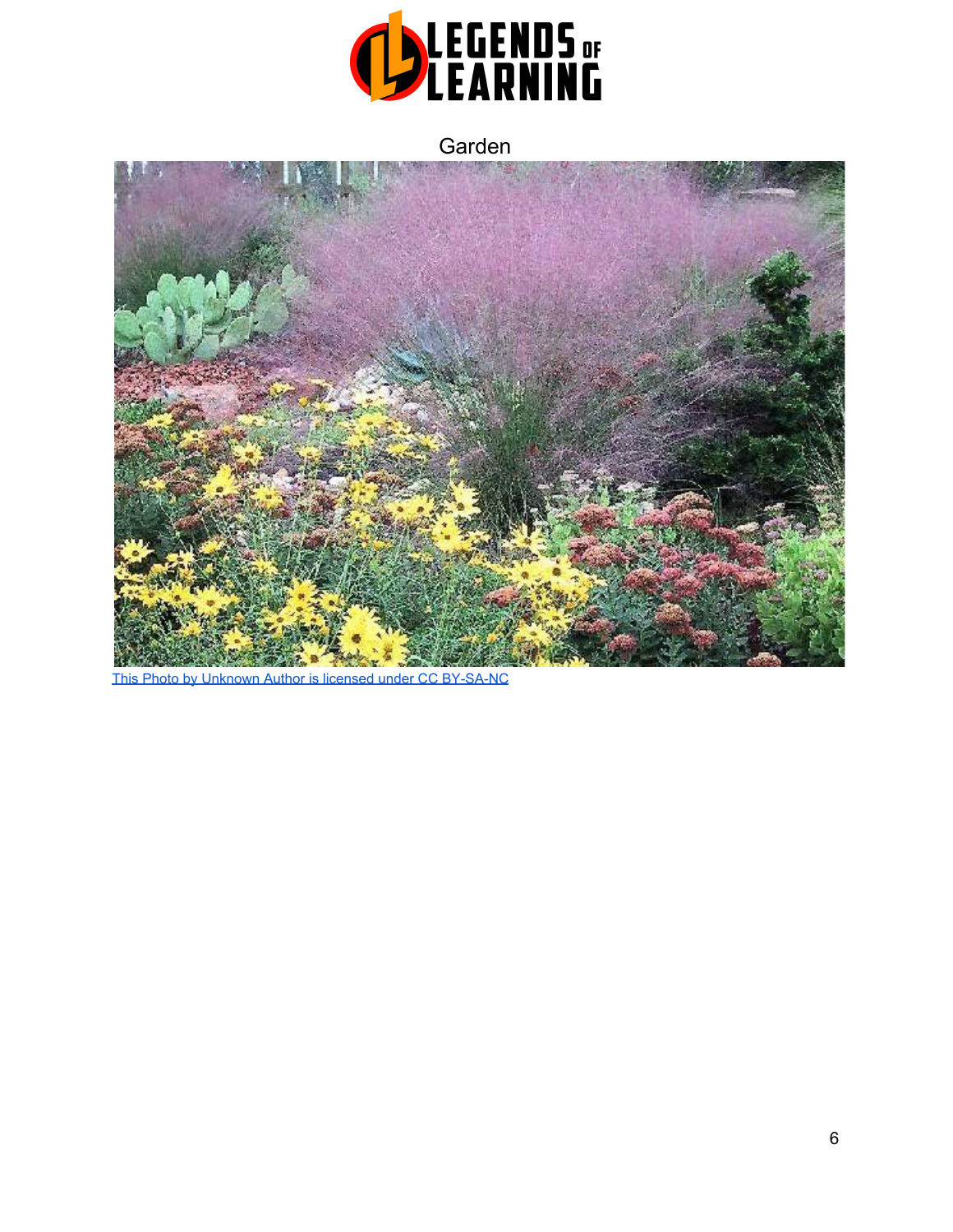

# **Competitive, Predatory, and Mutually Beneficial Interactions**

Name: \_\_\_\_\_\_\_\_\_\_\_\_\_\_\_\_\_\_\_\_\_\_\_

Write in the definitions for the following vocabulary words.

Mutually Beneficial -Example:

Predatory - Example:

Competition - Example:

Draw an example of each type of relationship. Then, write a brief explanation.

| <b>Mutualism</b>   |  |
|--------------------|--|
|                    |  |
|                    |  |
| <b>Predatory</b>   |  |
|                    |  |
|                    |  |
| <b>Competition</b> |  |
|                    |  |
|                    |  |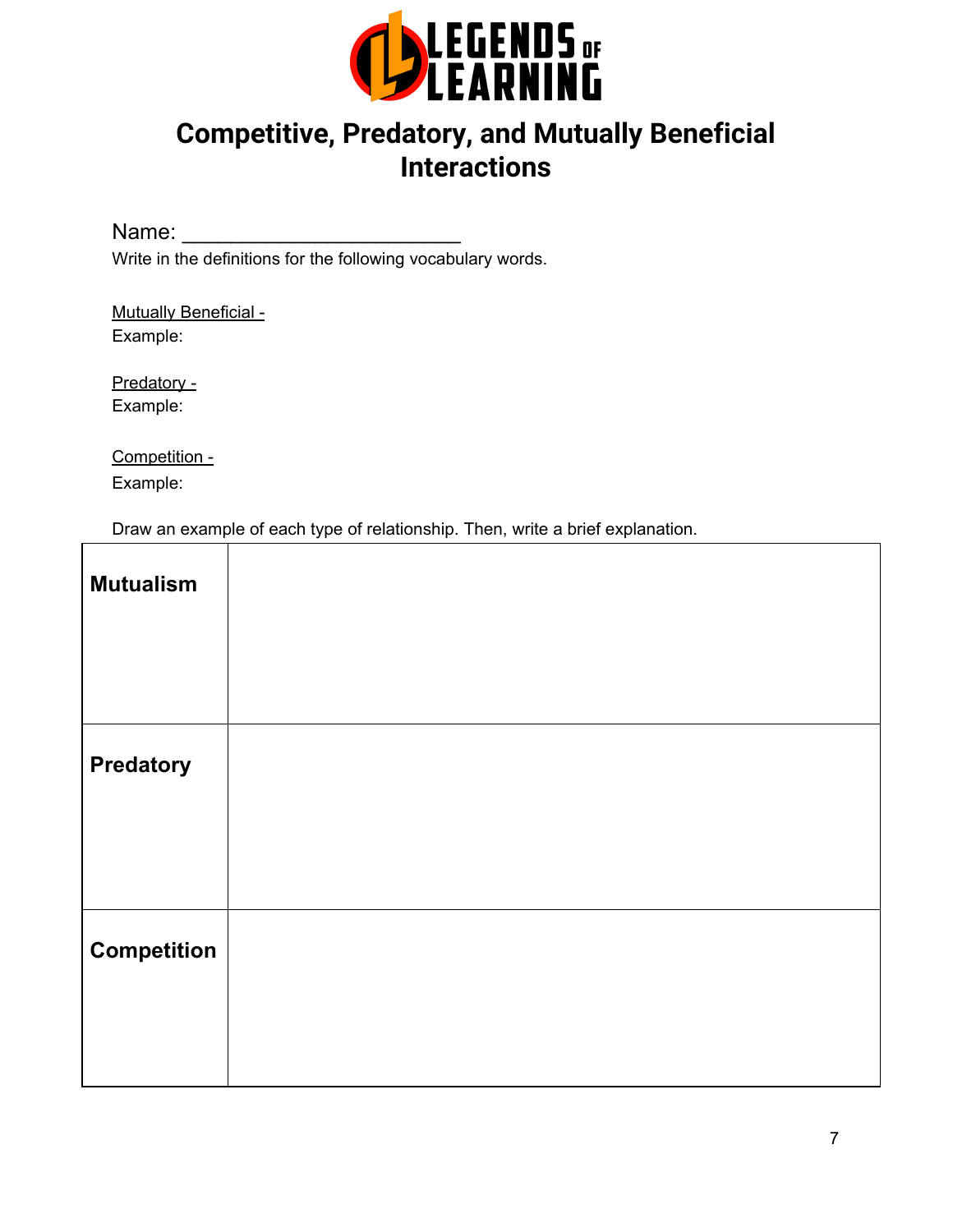

# Relationship Cards

| You are an antelope.<br>You have insects<br>that live on your fur.<br>Find an ox bird to<br>help clean you.                                   | You are an ox bird.<br>You eat the insects<br>off the antelopes' fur.<br>Find an antelope to<br>help you in your next<br>meal.                          | You are a sea<br>anemone. Clownfish<br>live inside, and you<br>live off of their food<br>scraps.<br>Find a clownfish to<br>live with you to find<br>your next meal. |
|-----------------------------------------------------------------------------------------------------------------------------------------------|---------------------------------------------------------------------------------------------------------------------------------------------------------|---------------------------------------------------------------------------------------------------------------------------------------------------------------------|
| You are a clownfish.<br>You need protection<br>from predators so<br>you live in the sea<br>anemone.<br>Find a sea anemone<br>to protect you.  | You are a human.<br>You live alone and<br>are in need of a<br>friendly, four-legged,<br>companion.<br>Find a dog to love<br>and to keep you<br>company. | You are a dog. You<br>are in need of a<br>home, free meal, and<br>attention.<br>Find a human to<br>make your owner.                                                 |
| You are a cheetah.<br>You live in the<br>grasslands and eat<br>gazelles and<br>antelopes.<br>Find a lion to discuss<br>your living situation. | You are a lion. You<br>live in the grasslands<br>and eat gazelles and<br>antelopes.<br>Find a cheetah to<br>discuss your living<br>situation.           | You are a hickory<br>tree. You grow in the<br>Midwest and grow<br>very tall.<br>Find a pine tree to<br>discuss your living<br>situation.                            |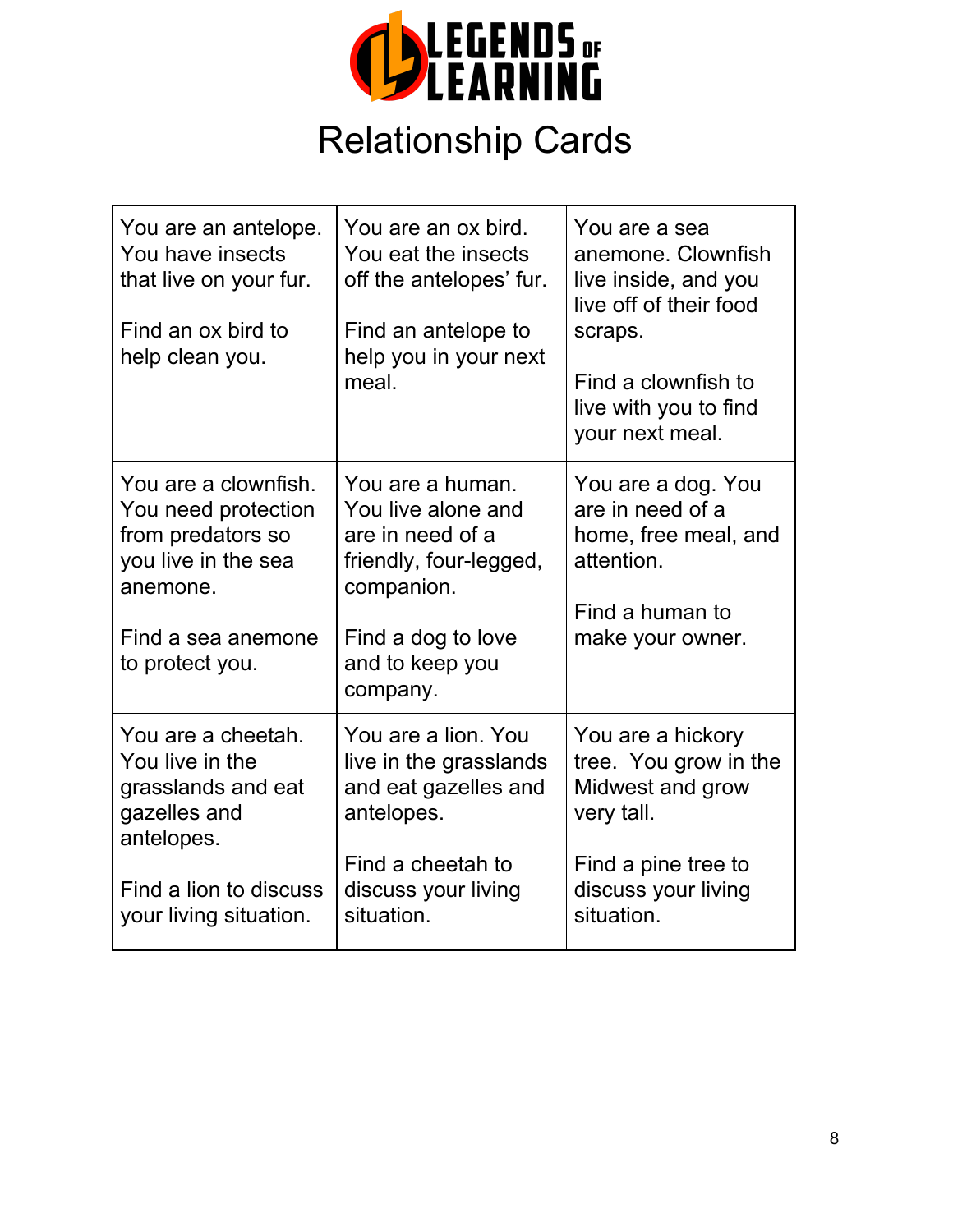

| You are a pine tree.<br>You grow in the<br>Midwest and are<br>frequently shaded by<br>your neighbors, the<br>hickory trees. | You are a<br>woodpecker. You<br>prefer to live in the<br>holes of pine trees,<br>but do not always<br>have that option. | You are a squirrel.<br>You prefer to live in<br>the holes of pine<br>trees, but do not<br>always have that<br>option. |
|-----------------------------------------------------------------------------------------------------------------------------|-------------------------------------------------------------------------------------------------------------------------|-----------------------------------------------------------------------------------------------------------------------|
| Find a hickory tree to<br>discuss your living<br>situation.                                                                 | Find a squirrel to<br>discuss your living<br>situation.                                                                 | Find a woodpecker to<br>discuss your living<br>situation.                                                             |
| You are a bat. You<br>love to come out<br>when the sun is<br>setting and feast on<br>mosquitos.                             | You are a mosquito.<br>You are constantly<br>being chased by bats<br>at sundown.                                        | You are a coyote.<br>You enjoy searching<br>for rabbits for your<br>next meal.                                        |
| Find a mosquito to<br>have a snack.                                                                                         | Find a bat to<br>rationally discuss this<br>problem.                                                                    | Find a rabbit for a<br>quick bite.                                                                                    |
| You are a rabbit.<br>You are extremely<br>annoyed with being<br>chased by coyotes.                                          | You are a shark.<br>Looking for a penguin<br>nest is an easy and<br>delicious meal.                                     | You are a penguin.<br>You find it difficult to<br>fight off the sharks<br>when they come<br>towards you.              |
| Find a coyote to<br>rationally discuss this<br>problem.                                                                     | Find a penguin for a<br>tasty treat.                                                                                    | Find a shark to<br>rationally discuss this<br>problem.                                                                |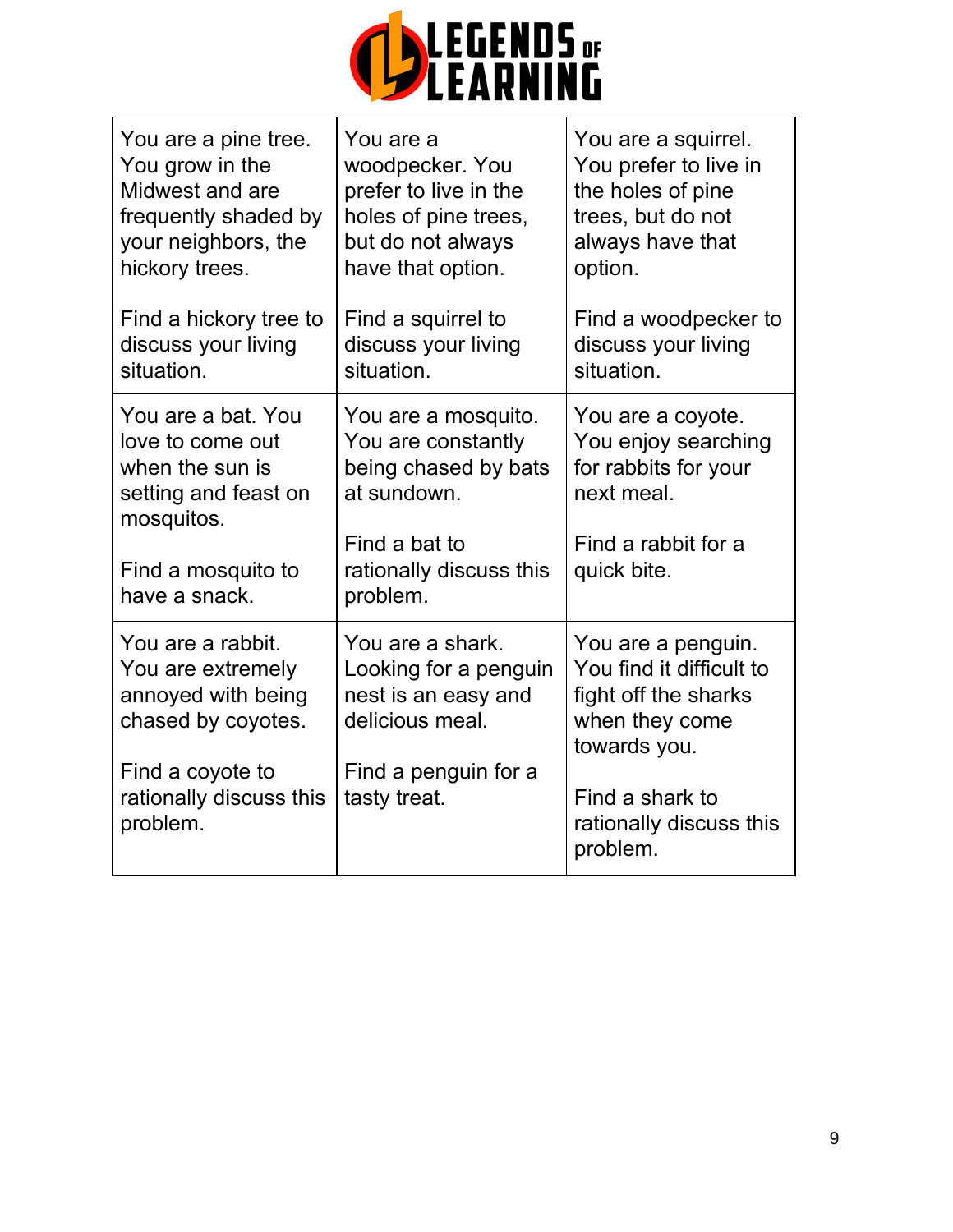

# **Relationship Card Key** (M = mutualism, C = competition, P = predatory)

| You are an antelope.<br>You have insects<br>that live on your fur.<br>Find an ox bird to<br>help clean you. M                                      | You are an ox bird.<br>You eat the insects<br>off the antelopes' fur.<br>Find an antelope to<br>help you in your next<br>meal M                           | You are a sea<br>anemone. Clownfish<br>live inside, and you<br>live off of their food<br>scraps.<br>Find a clownfish to<br>live with you to find<br>your next meal.M |
|----------------------------------------------------------------------------------------------------------------------------------------------------|-----------------------------------------------------------------------------------------------------------------------------------------------------------|----------------------------------------------------------------------------------------------------------------------------------------------------------------------|
| You are a clownfish.<br>You need protection<br>from predators so<br>you live in the sea<br>anemone.<br>Find a sea anemone<br>to protect you. M     | You are a human.<br>You live alone and<br>are in need of a<br>friendly, four-legged,<br>companion.<br>Find a dog to love<br>and to keep you<br>company. M | You are a dog. You<br>are in need of a<br>home, free meal, and<br>attention.<br>Find a human to<br>make your owner. M                                                |
| You are a cheetah.<br>You live in the<br>grasslands and eat<br>gazelles and<br>antelopes.<br>Find a lion to discuss<br>your living situation.<br>C | You are a lion. You<br>live in the grasslands<br>and eat gazelles and<br>antelopes.<br>Find a cheetah to<br>discuss your living<br>situation C            | You are a hickory<br>tree. You grow in the<br>Midwest and grow<br>very tall.<br>Find a pine tree to<br>discuss your living<br>situation C                            |